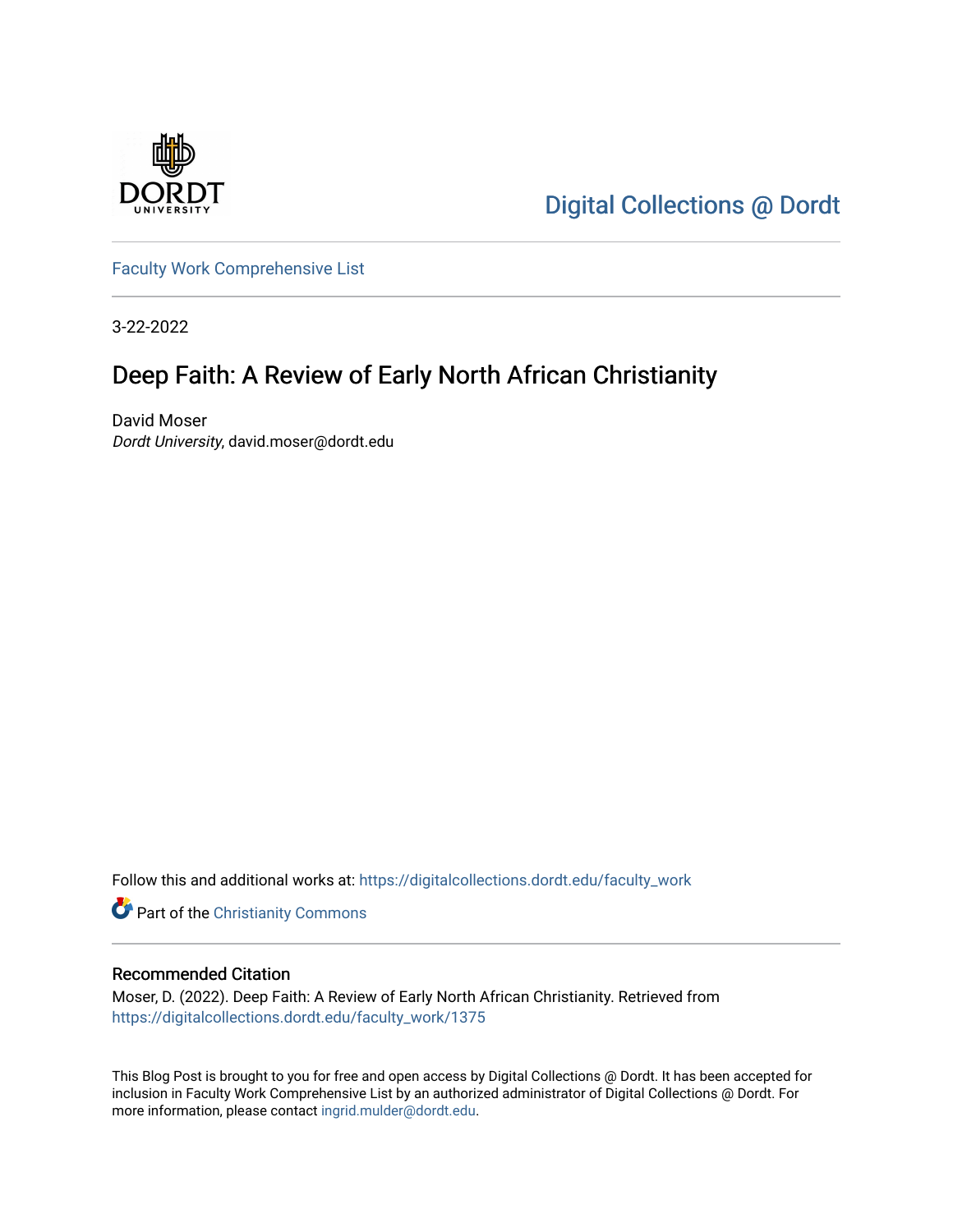### Deep Faith: A Review of Early North African Christianity

#### Abstract

"One of the chief virtues of this book is how clearly and elegantly it is written. It is designed by an experienced teacher and an expert in his field."

Posting about the book Early North African Christianity from In All Things - an online journal for critical reflection on faith, culture, art, and every ordinary-yet-graced square inch of God's creation.

<https://inallthings.org/deep-faith-a-review-of-early-north-african-christianity/>

#### Keywords

In All Things, book review, Early North African Christianity, turning points, development, church, David L. Eastman

#### **Disciplines**

**Christianity** 

#### **Comments**

[In All Things](http://inallthings.org/) is a publication of the [Andreas Center for Reformed Scholarship and Service](http://www.dordt.edu/services_support/andreas_center/) at Dordt [University](http://www.dordt.edu/).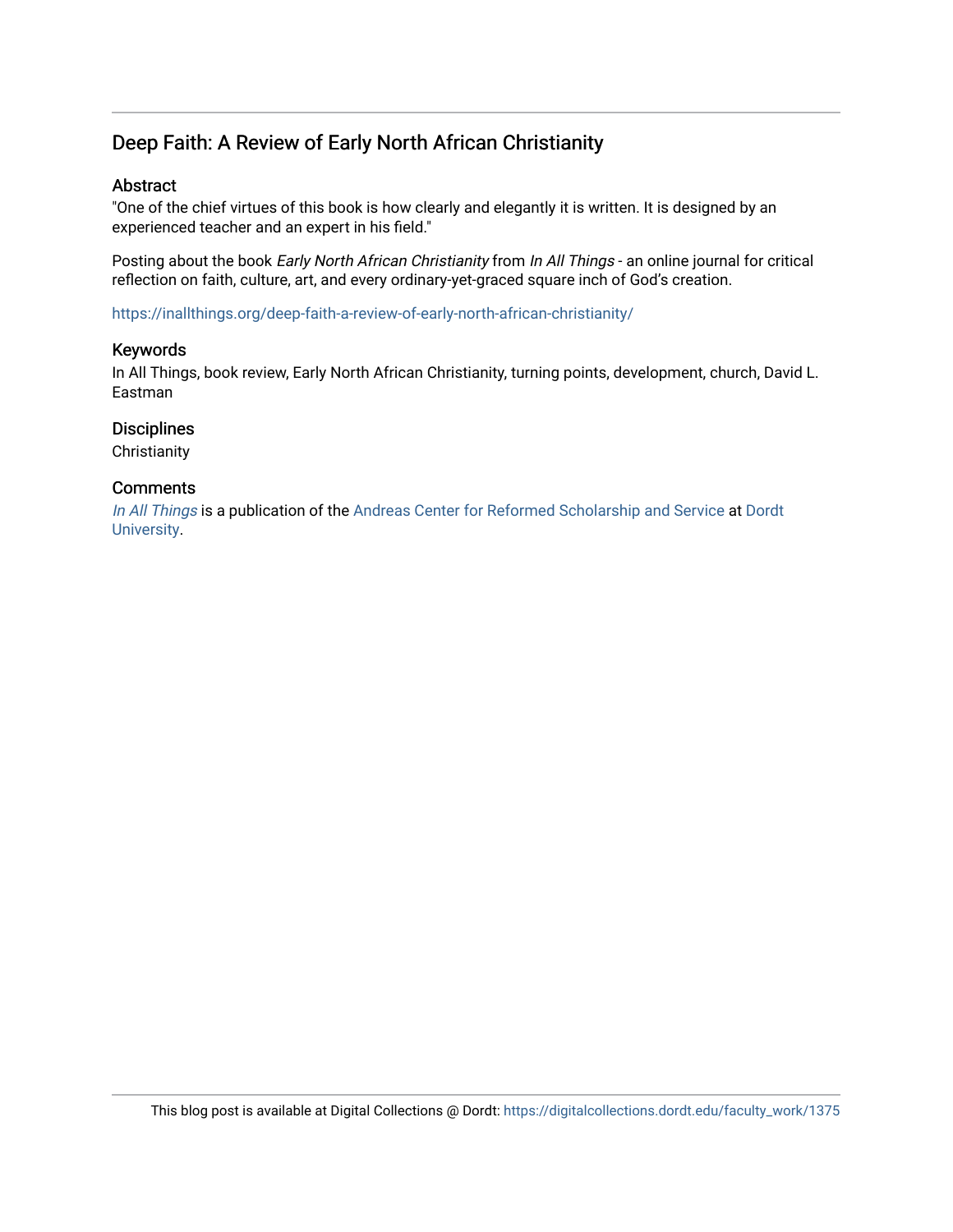# **Deep Faith: A Review of** *Early North African Christianity*

**[David Moser](https://inallthings.org/author/david-moser/)**

**March 22, 2022**

**Title:** *Early North African Christianity: Turning Points in the Development of the Church* **Author:** David L. Eastman **Publisher:** Baker Academic **Publishing Date:** August 17, 2021 **Pages:** 192 (Paperback) **ISBN:** 978-1540963673

One of my favorite parts about being a theology professor is introducing my students to "the deep faith of the church." That's an expression that my teacher and friend of blessed memory, Billy Abraham, used to describe the whole gamut of teaching, practices, and doctrine that has come down to us from the ancient church. Scripture is preeminent among these, being the inspired and (as I would argue with Billy over tea at a French restaurant in Dallas) inerrant word of God. But the deep faith of the church also includes the practices, liturgies, songs, and texts that we have received from our forefathers and mothers in the faith, many of whom lived before the Reformation.

I tell my students that the Church's deep faith is a gift given to us by the Spirit of Christ. When we study it, we are looking for how the Spirit has been guiding the church into the truth in conformity with the teaching of Scripture (John 16:13). Through the lessons of the past, I try to instill in them deeper faith in Jesus's teaching that he will be with the church to the end of the age (Matt. 28:18-20). No matter what challenges she faces, the gates of hell will not prevail against her (Matt. 16:18).

I was delighted to find a pedagogical ally in David L. Eastman, a church historian who serves as the Joseph Glenn Sherrill Chair of Bible at the McCallie School in Chattanooga, Tennessee. Eastman has maintained a distinguished career as the author of several studies of martyrdom texts in early Latin-speaking Christianity. In this book, *Early North African Christianity,* he gives us an overview of the deep faith of Christians in Roman North Africa. It is an introductory work designed as a classroom text, with short chapters, plenty of maps and illustrations, and even photos from archaeological sites in Africa.

As I mentioned, by "North Africa," Eastman means "Roman Africa," the province of the Roman Empire, stretching from modern day Tunisia and Algeria east to Egypt (pp. 2-3). In contemporary theology, "Africa" tends to refer to the continent of Africa. And if we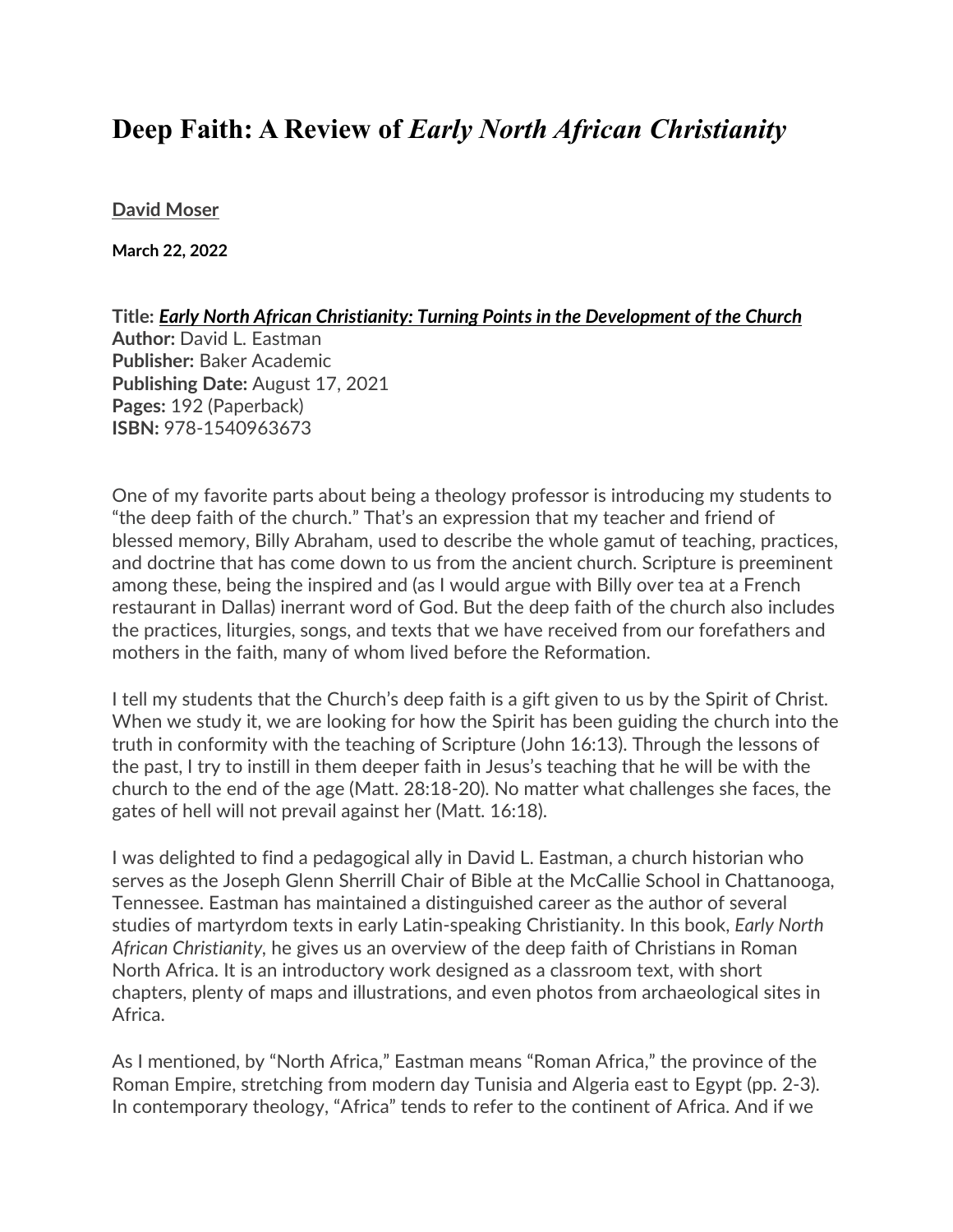hear about the impact of Christianity on Africa today, the assessment tends to be overwhelmingly negative. Christianity in Africa is the byproduct of vicious European colonialism, so the argument goes, and Christianity (the terrible thing that it is) ought to be rejected as the religion of oppressors. But Eastman reminds us that "Christianity has been in Africa since the beginning" (p. 5). And Christians in Roman Africa weren't an annexed group in relation to the universal church; they were at the center of prominent debates and decisions that would shape the trajectory of the western church for centuries after the province fell to Muslim rule.

The book is divided into five parts. Each part has three short chapters that treat various aspects of the contributions of historical figures to which the part is devoted. The first part looks at the lives of the ancient martyrs in Africa. Persecution in Roman Africa occurred in several particularly intense periods in the third century. The accounts of the martyrdom of Perpetua and Felicity, which happened in 202 or 203 A.D., are striking examples of "choosing faith over life" during this period (p. 26). Whenever I've taught this material, students are particularly moved by the devotion and courage of these two female martyrs to Christ in the face of persecution. In part two, Eastman examines the life and teachings of the great Roman lawyer Tertullian. He is particularly fond of him and thinks that many don't give him enough credit. He developed many apologetic works and was the first Latin-speaking author to use the term "Trinity" (*trinitas*) for God and used the term "person" (*persona*) for each of the three divine persons (pp. 60-2).

Part three looks at Cyprian (d. 258), the famous bishop of Carthage. In these chapters, Eastman gives a lucid and enormously helpful overview of the political and economic situation in North Africa in the third century, which supplies context for the waves of persecution (pp. 70-7). Contrary to some popular imaginings, persecution of Christians in Africa happened in short, intense bursts, and how bad they were depended a lot on who was emperor at the time. Cyprian courageously faced persecution and inspired many Christians in Africa to do the same.

Part four examines the Donatist Controversy, one of the worst schisms of the ancient church. As many bishops and pastors handed over their books to the Romans to avoid persecution, their legitimacy to administer the sacraments and preach was called into question. The Donatists held that bishops and pastors who handed the books over (and became so-called "traitors" (*traditores*) were impure and could not administer valid sacraments. The opposing party, informally led by Augustine, held that even impure pastors could administer sacraments like baptism, since they were doing it in Christ's name. The final part is about the life of Augustine, the most influential thinker on western Christian thought. Eastman looks at his responses to the Donatist and Pelagian controversies (the latter of which had to do with the relationship of grace and free will), and his theology of the Trinity.

One of the chief virtues of this book is how clearly and elegantly it is written. It is designed by an experienced teacher and an expert in his field. I look forward to using it